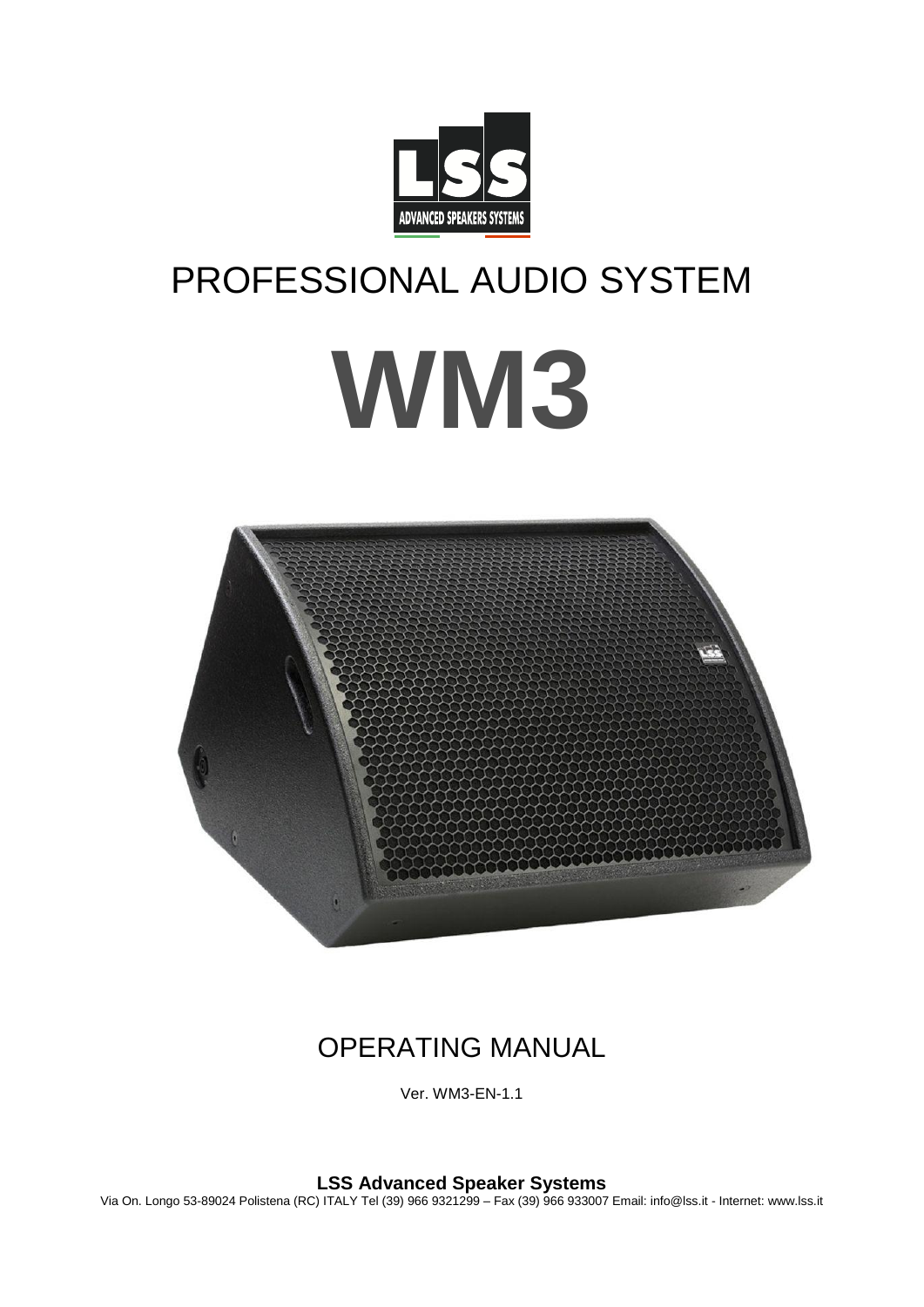## **NOTICE:**

LSS products are manufactured for use according to proper procedures by a qualified operator and only for the purposes described in this manual. The following conventions are used to indicate and classify precautions in this manual. Always heed the information provided with them. Failure to heed precautions can result in injury to people or damage to property.

#### **© LSS, 2016**

All rights reserved. No part of this publication may be reproduced, stored in a retrieval system, or transmitted, in any form, or by any means, mechanical, electronic, photocopying, recording, or otherwise, without the prior written permission of LSS.

No patent liability is assumed with respect to the use of the information contained herein. Moreover, because LSS is constantly

striving to improve its high-quality products, the information contained in this manual is subject to change without notice. Every precaution has been taken in the preparation of this manual. Nevertheless, LSS assumes no responsibility for errors or omissions. Neither is any liability assumed for damages resulting from the use of the information contained in this publication.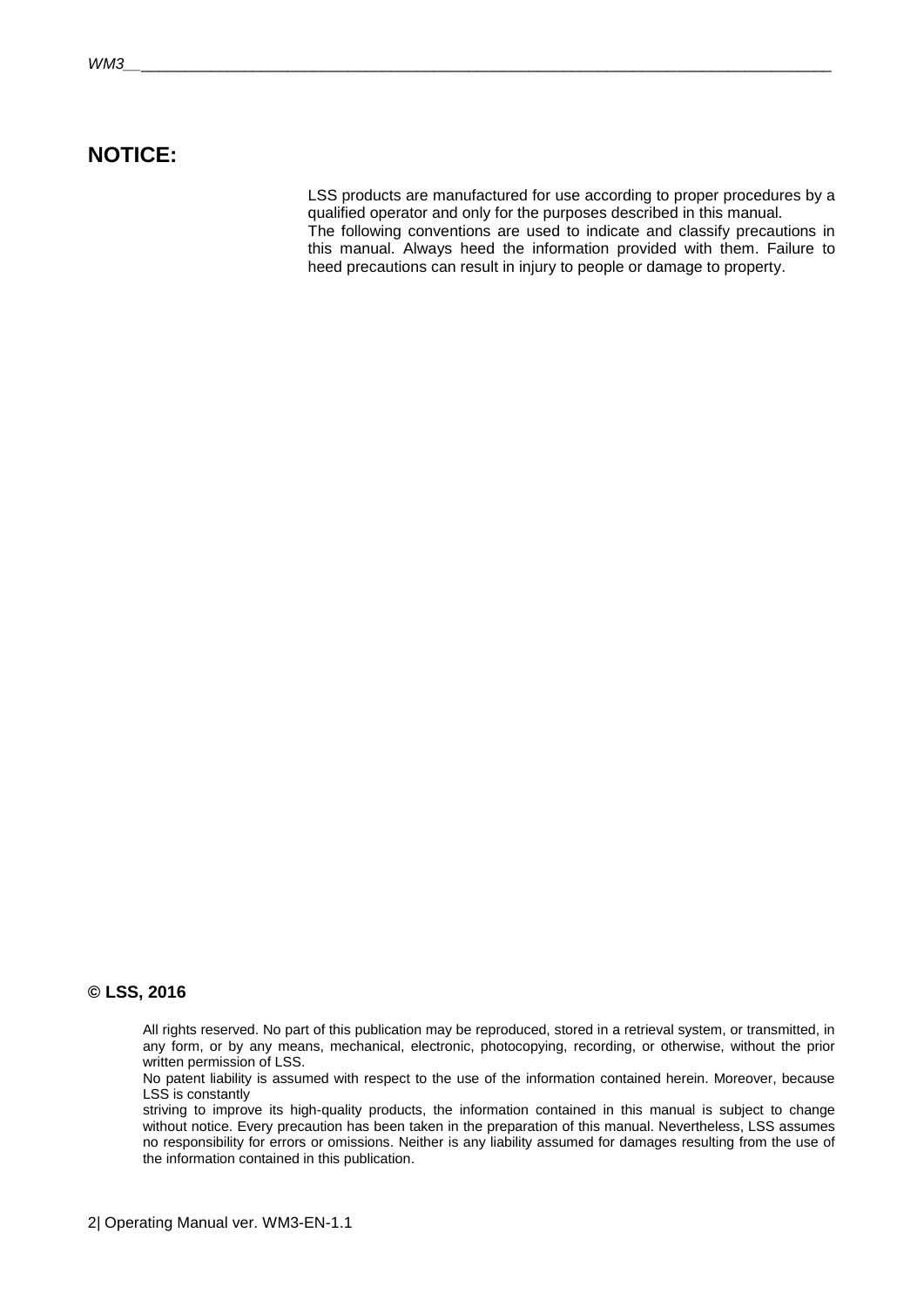

## **SUMMARY**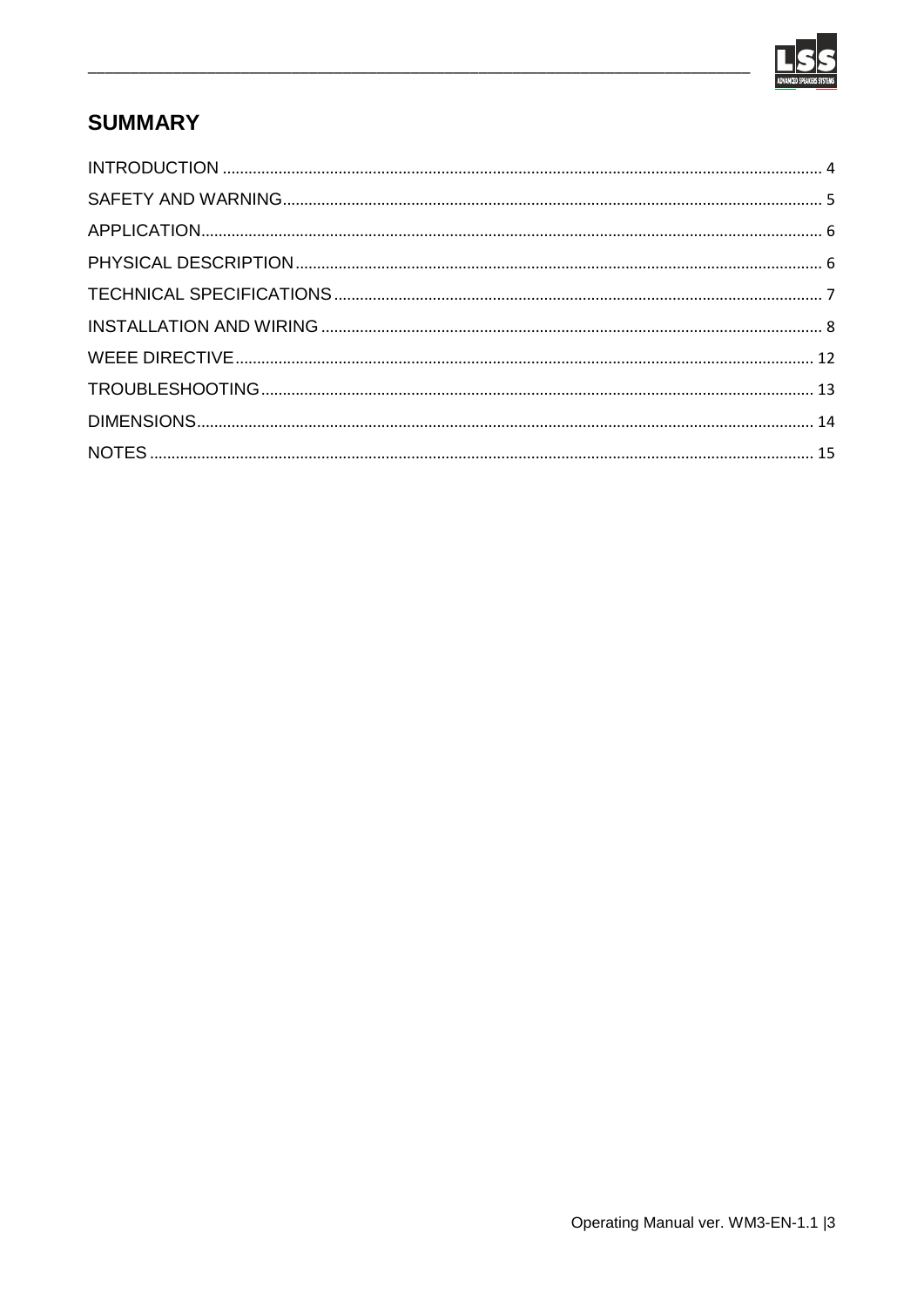## <span id="page-3-0"></span>**INTRODUCTION**

Congratulation on the purchase of your new LSS loudspeaker.

Quality innovation and versatility, this is a summary of the new system developed by LSS for professional sound users.

LSS produces professional audio products – the result of exceptional engineering and meticulous craftsmanship.

This manual is intended for use with LSS loudspeaker. This includes: safety precautions; installation, set-up and operating instruction.

Please read this manual plus any accompanying manual and follow all relevant precautions and instructions. This should allow you to obtain the maximum performance from your new loudspeaker.

Where there are conflicts or overlaps, the information in any accompanying manual supersedes the information in this manual.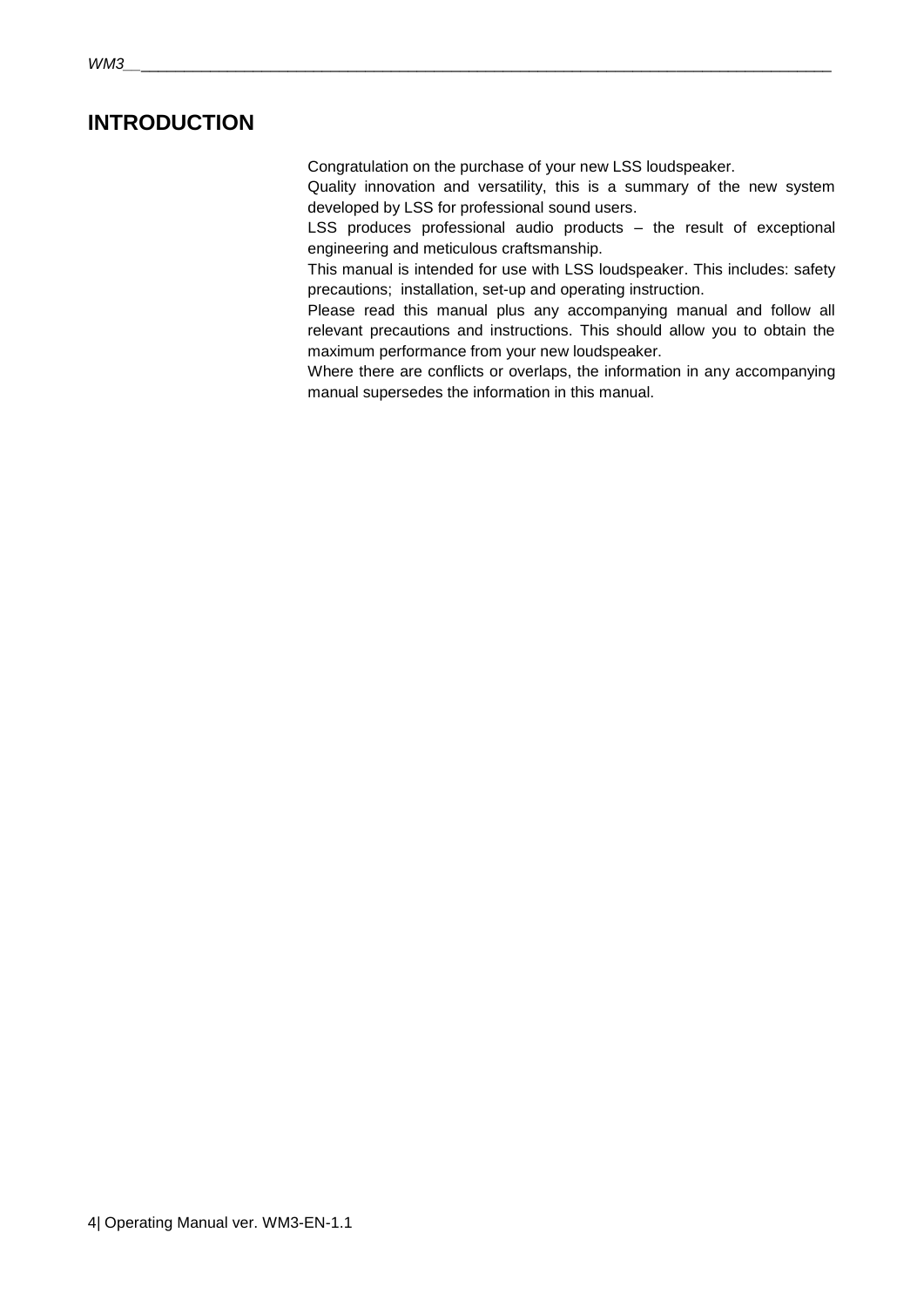

## <span id="page-4-0"></span>**SAFETY AND WARNING**

#### **IMPORTANT! SAFETY WARNING!**

\_\_\_\_\_\_\_\_\_\_\_\_\_\_\_\_\_\_\_\_\_\_\_\_\_\_\_\_\_\_\_\_\_\_\_\_\_\_\_\_\_\_\_\_\_\_\_\_\_\_\_\_\_\_\_\_\_\_\_\_\_\_\_\_\_\_\_\_\_\_\_\_\_\_\_\_\_\_

**In the interest of their own and others' safety and to prevent voiding the warranty, we recommend a careful reading of this section before using the product.**

- This product was designed and manufactured to be used as a speaker system in the context of a typical sound reinforcement system.

The use for any purpose other than these is not provided by the manufacturer and is therefore under the direct responsibility of the user / installer.

- This device complies with class I (must be connected to the outlet with a protective earthing connection).

#### **TO AVOID THE RISK OF FIRE AND / OR ELECTRIC SHOCK\*:**

- Do not expose this system to rain or moisture. Do not expose the apparatus to dripping or splashing water. Do not place objects filled with liquids, such as drinks, on the apparatus.

- Before connecting the system, be sure the mains voltage corresponds to that stated on the product.

- Connect this appliance to a power outlet with earth contact, according to national security force, via a power cable of adequate section ends with a plug or connector that meets the applicable safety regulations.

- The unit is connected to the network even when the power switch is in position '0' (OFF). Before any maintenance, disconnect the power cable from the outlet.

\*Risk of electric shock only for self-powered system.

#### **IMPORTANT! SAFETY PRECAUTIONS!**

Read This First.

Read and heed all warnings and safety instructions in this Manual before using the product.

Failure to follow all precautions can result in equipment damage and / or personal injury.

- 1. Read these instructions.
- 2. Keep these instructions
- 3. Heed all warnings and follow all instructions.
- 4. Use only attachments/accessories specified by the manufacturer.
- 5. Use only with the cart, stand, tripod, bracket, or table specified by the manufacturer, or sold with the apparatus. When a cart is used, use caution when moving the cart/apparatus combination to avoid injury from tip-over.
- 6. Refer all servicing to qualified service personnel. Servicing is required when the apparatus has been damaged in any way, such as power-supply cord or plug is damaged, liquid has been spilled or objects have fallen into the apparatus, the apparatus has been exposed to rain or moisture, does not operate normally, or has been dropped.
- 7. LSS loudspeakers can produce sound levels capable of causing permanent hearing damage from prolonged exposure. The higher the sound level, the less exposure needed to cause such damage

CAUTION: This product is energized as long as it is connected to the AC.

CAUTION: Allow at least six inches of free space all around the amplifier for sufficient ventilation.





TO REDUCE THE RISK OF ELECTRIC SHOCK<br>DO NOT REMOVE COVER (OR BACK)<br>NO USER SERVICEABLE PARTS INSIDE<br>REFER SERVICING TO QUALIFIED SERVICE PERSONNEL

TO REDUCE THE RISK OF FIRE OR ELECTRIC SHOCK<br>DO NOT EXPOSE THIS EQUIPMENT TO RAIN OR MOISTURE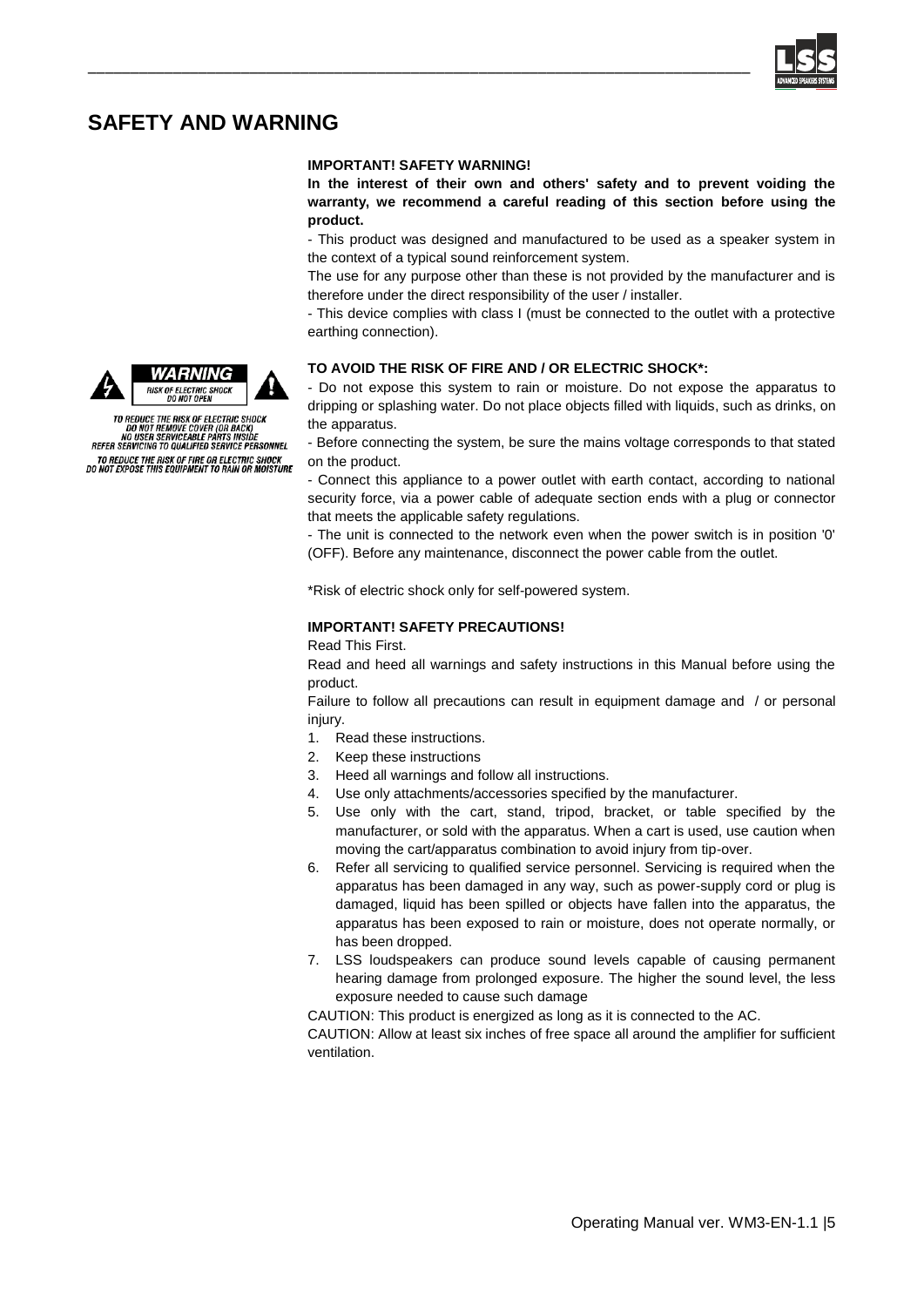<span id="page-5-0"></span>LSS's WM3 is a two-way stage monitor system that provides high output, low distortion sound reinforcement for the entire range of pro audio applications. The 380 mm (15") low frequency cone with 75 mm (3") voice coil and 72 mm (2.8") voice coil high frequency compression driver provides higher output and lower distortion plus enhanced power handling capabilities for better performance in both touring applications. LSS's advanced crossover includes professional protection of HF. The WM3 offers a switchable powering mode: passive operation using the internal crossover filter network or bi-amplified operation.

Coaxial speakers create a very compact single driver whilst retaining the benefits of separate magnetic assemblies. The drivers are positioned together to utilize the combined shape and geometry of the LF cone and HF horn to create a single waveguide. The rotable horn allows to have two different dispersion range:  $60^{\circ}$ (V) -  $40^{\circ}$ (H) by default or  $40^{\circ}$ (V) -  $60^{\circ}$ (H).

The WM3 was designed to support the widest possible range of pro audio applications. Is ideal for stage monitoring applications high output vocal presence and neutral balanced sound . The pole mount cup provide front or side fill for concert touring applications. The comprehensive system mounting points allow safe, suspension in permanent installations.



## <span id="page-5-1"></span>**PHYSICAL DESCRIPTION**

- [A] Speakon Connectors **[F]** Woofer
- [B] Pole Mount Cup **[G]** Reflex
- **[C]** Handle **[G]** Handle **[H]** Connection Panel
- [D] Steel Protection Grid **[I]** Plastic Skids
- [E] Enclosure Cabinet

Materials and construction meet the highest professional standards to ensure maximum reliability.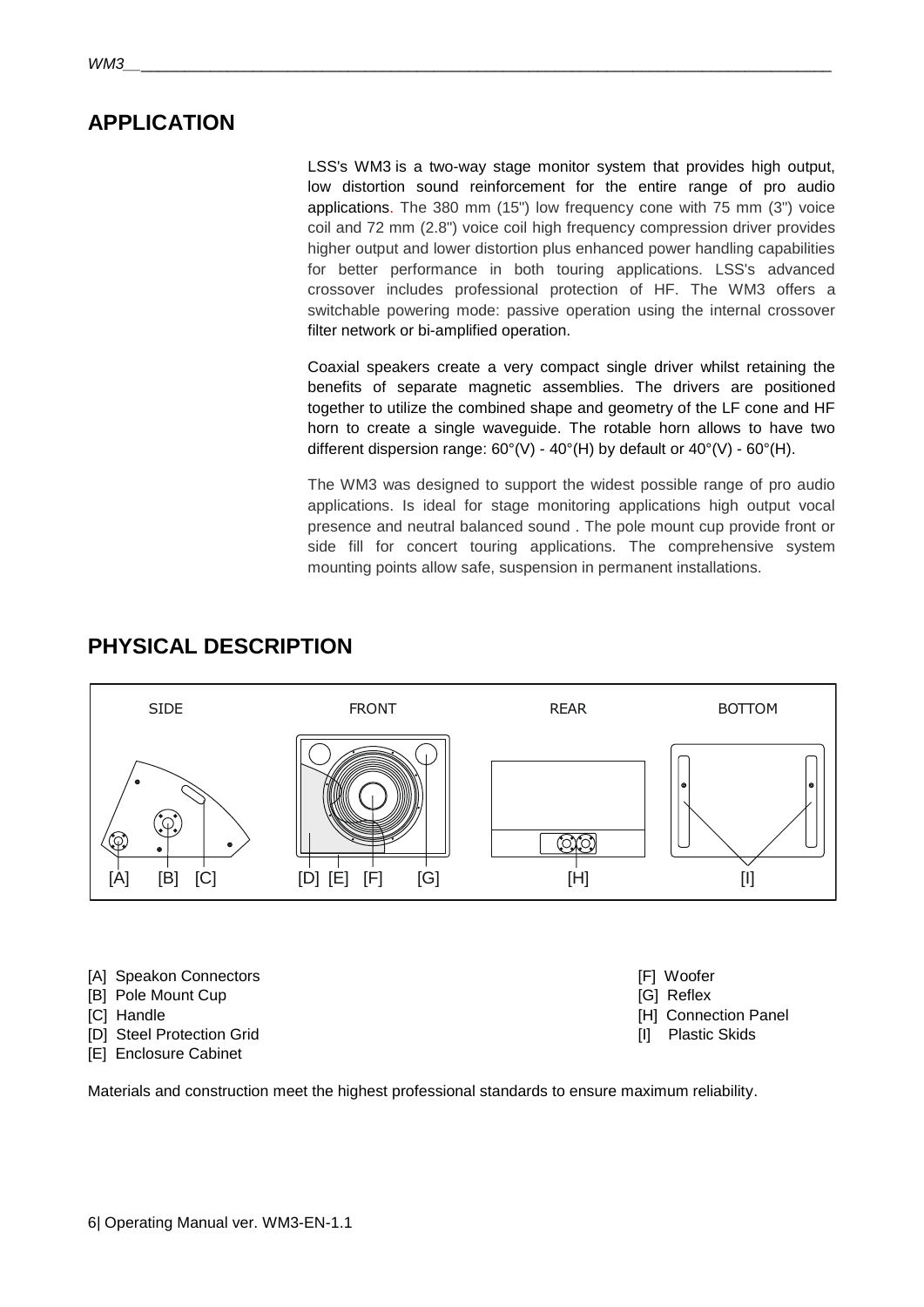

## <span id="page-6-0"></span>**TECHNICAL SPECIFICATIONS**

|                           |                                          | Height 410 [16.14"]                                   |         |
|---------------------------|------------------------------------------|-------------------------------------------------------|---------|
| <b>PHYSICAL</b>           | Dimensions mm $(\pm 1$ mm)<br>[Inches]   | Front Width 600 [23.62"]                              |         |
|                           |                                          | Depth 600 [23.62"]                                    |         |
|                           |                                          | Net Weight 23                                         |         |
|                           | <b>Weight Kilograms</b>                  | Shipping Weight 25                                    |         |
|                           | <b>Frequency Response</b>                | $\pm 5$ dB 50 Hz ~ 18 KHz                             |         |
|                           |                                          | -10 dB 40 Hz                                          |         |
|                           | Sensitivity (1 Watt @ 1 m)               | Full Range Passive 98 dB                              |         |
| <b>SYSTEM PERFORMANCE</b> |                                          | LF 98 dB                                              |         |
|                           |                                          | <b>HF 106 dB</b>                                      |         |
|                           | <b>Max SPL Calculated</b><br>(Power AES) | 126 dB                                                |         |
|                           | [PEAK]                                   | [131 dB]                                              |         |
|                           | Nominal Input Impedance $(\Omega)$       | Full Range Passive 8 $\Omega$                         |         |
|                           |                                          | LF 8Q                                                 |         |
|                           |                                          | HF $8 \Omega$                                         |         |
|                           | Power Handling (Watt cont.<br>AES)       | Full Range Passive 600 W                              |         |
|                           |                                          | <b>LF 400 W</b>                                       |         |
|                           |                                          | HF 200 W                                              |         |
|                           | <b>Peak Power</b>                        | Full Range 1800 W                                     |         |
|                           |                                          | LF 1400 W                                             |         |
|                           |                                          | HF 400 W                                              |         |
|                           | <b>Nominal Dispersion (@-6</b>           | Horizontal 40°                                        | Rotable |
|                           | dB)                                      | Vertical 60°                                          |         |
| <b>MECHANYCAL</b>         | <b>Enclosure material</b>                | Birch Plywood of 18 mm [0.71<br>inches]               |         |
|                           | <b>Finish</b>                            | Texture poliuretanic black paint                      |         |
|                           | <b>Suspension</b>                        | 12 Point Mounting Suspension,                         |         |
|                           |                                          | Pole mount Cup                                        |         |
|                           | Grille                                   | Powder coated perforated steel<br>with anti-dust foam |         |
|                           | <b>Connectors</b>                        | 4 Neutrik Speakon NL4                                 |         |
|                           | <b>Optional Accessories</b>              | Fly Clip with Ring, Flight Case<br>for two WM3        |         |

\_\_\_\_\_\_\_\_\_\_\_\_\_\_\_\_\_\_\_\_\_\_\_\_\_\_\_\_\_\_\_\_\_\_\_\_\_\_\_\_\_\_\_\_\_\_\_\_\_\_\_\_\_\_\_\_\_\_\_\_\_\_\_\_\_\_\_\_\_\_\_\_\_\_\_\_\_\_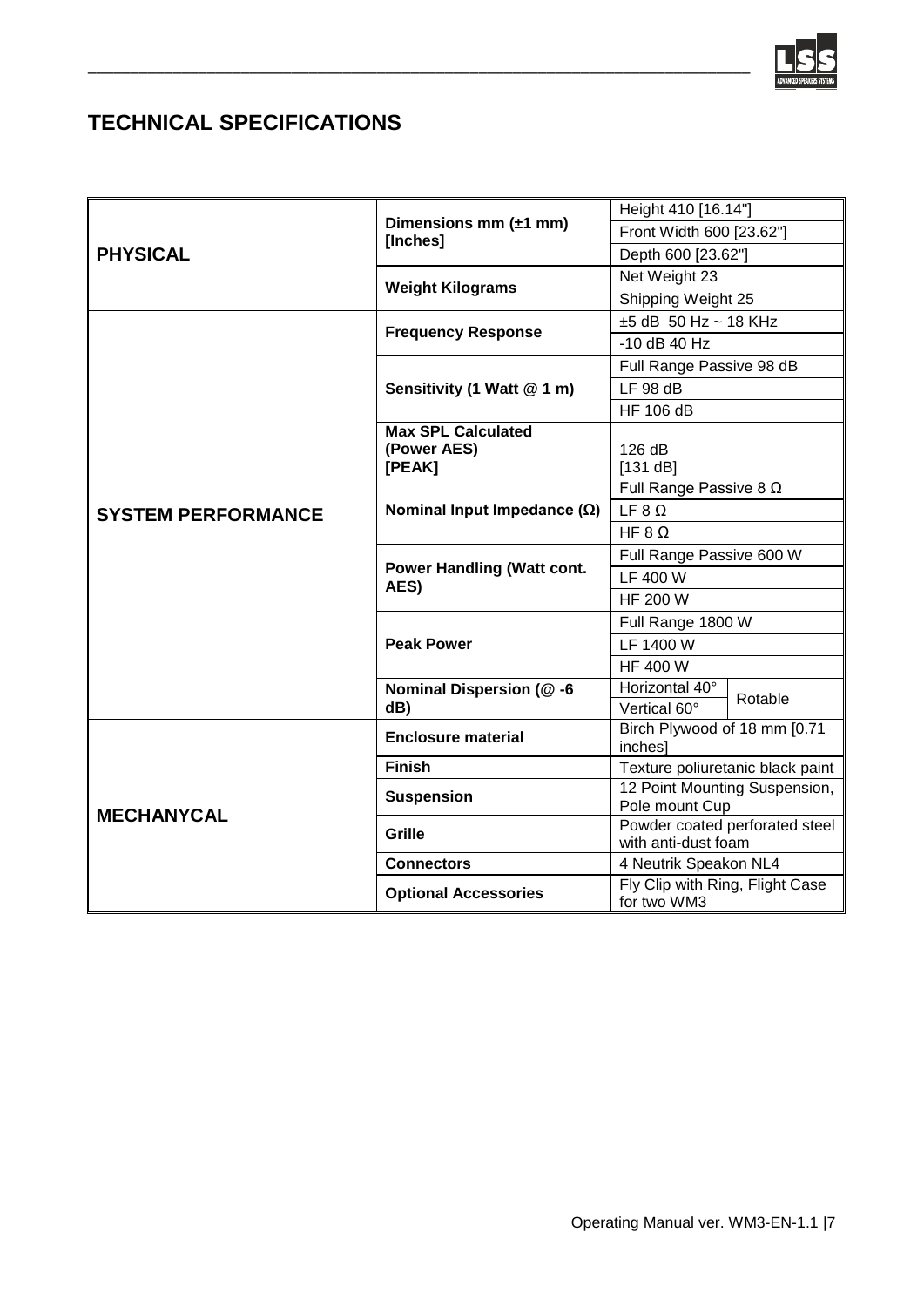## <span id="page-7-0"></span>**INSTALLATION AND WIRING**

WM3 speaker, being a monitor, can be mounted on the floor in addition it can be installed on a pole or suspended through the suspension points both in vertical and horizontal position.



When the loudspeaker is in monitor position, the optimal areas coverage in front of it. Areas is represented in the figure below:



Loudspeaker's horn is rotable of 90°, this allow to invert the optimal coverage areas. To rotate the horn, use an M4 hex key, remove the screw in the inner side, rotate the external of the horn, then tighten the screw.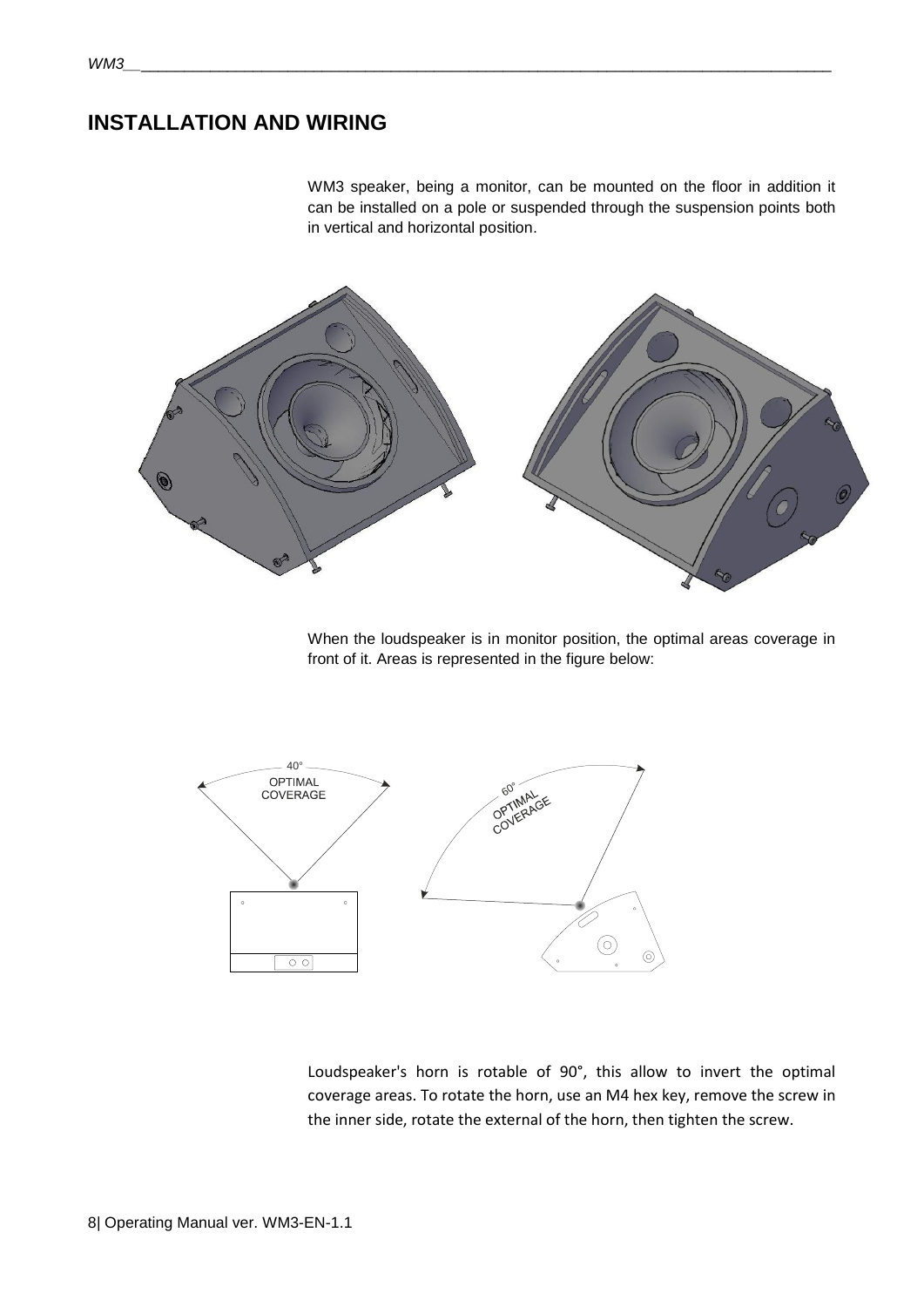

For installation on a pole, use the pole mount plate in the bottom of the case. Loudspeaker can be installed on a tripod or on a sub using a simple pole. Do not attempt to suspend more than one speaker on a stand designed for a single speaker.



\_\_\_\_\_\_\_\_\_\_\_\_\_\_\_\_\_\_\_\_\_\_\_\_\_\_\_\_\_\_\_\_\_\_\_\_\_\_\_\_\_\_\_\_\_\_\_\_\_\_\_\_\_\_\_\_\_\_\_\_\_\_\_\_\_\_\_\_\_\_\_\_\_\_\_\_\_\_

For suspended installation, there are six brackets inside the case: three in the left side, three in the right side. Each bracket is secured to two adjacent internal side of speaker using two M10 screwbolts. If needed, replace the screwbolts with eyebolts.

More detailed:

One bracket is connected between left and rear side of case. One bracket is connected between right and rear side of case. One bracket is connected between left and bottom side of case. One bracket is connected between right and bottom side of case. One bracket is connected between left and front side of case. One bracket is connected between right and front side of case.

When installation is in suspended mode, use the brackets. Unscrew one of the two screws that hold a single bracket, the second screw must be screwed only after the first one has been tightened to avoid the bracket moves.

Use plugs suitable to support the weight of the entire apparatus.

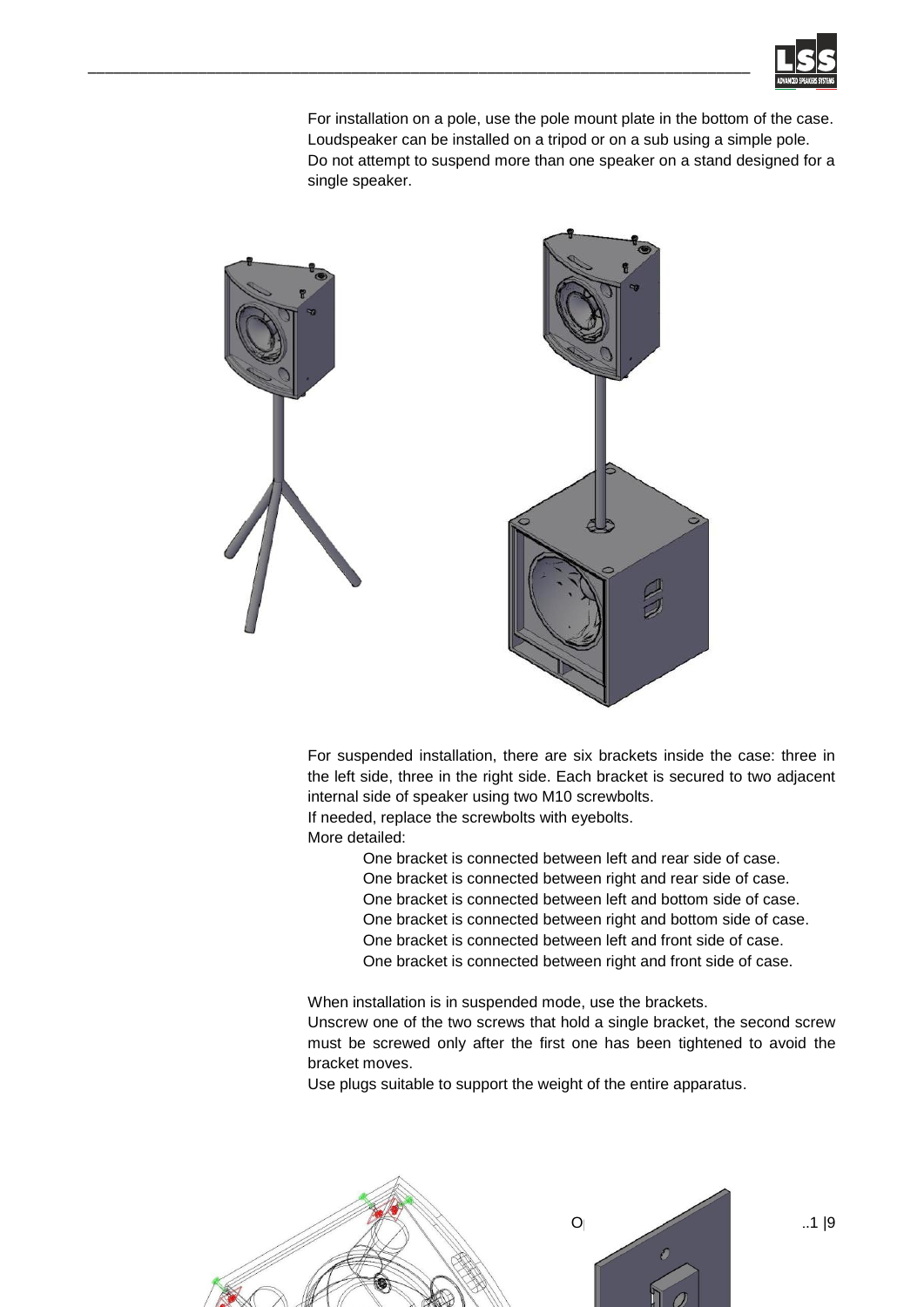Suspension Bracket

Choose a safe mounting location, so as to prevent the cables can be stepped on or create tripping hazards.

Before making connections between mixer and speakers, make sure the mixer volume is turned down.

There are four Speakon NL4 connectors in the case, one in the left side, one in the right side and two in the connection panel in the rear of the case.

The connectors in the connection panel are referred as 'IN' and 'OUT'. IN is the input connector and must be connected to the amplifier, 'OUT' is a LINK OUT and can be connected to other systems.

Channel 2 has been linked from In to the out.

There are other two Speakon connectors can be used both as input or output.

Recommended configuration using multiple stage monitors is represented below:



You can now use the system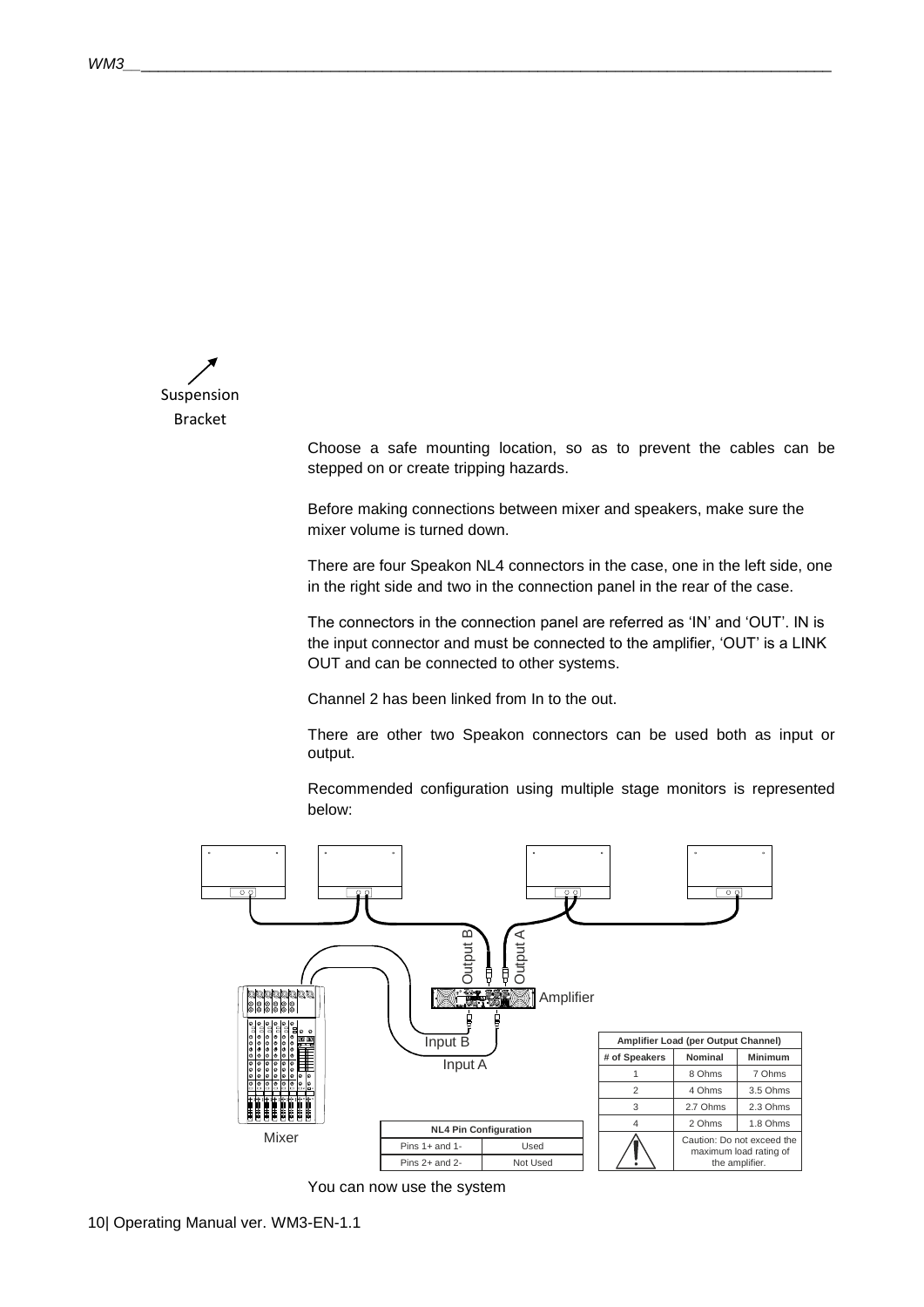





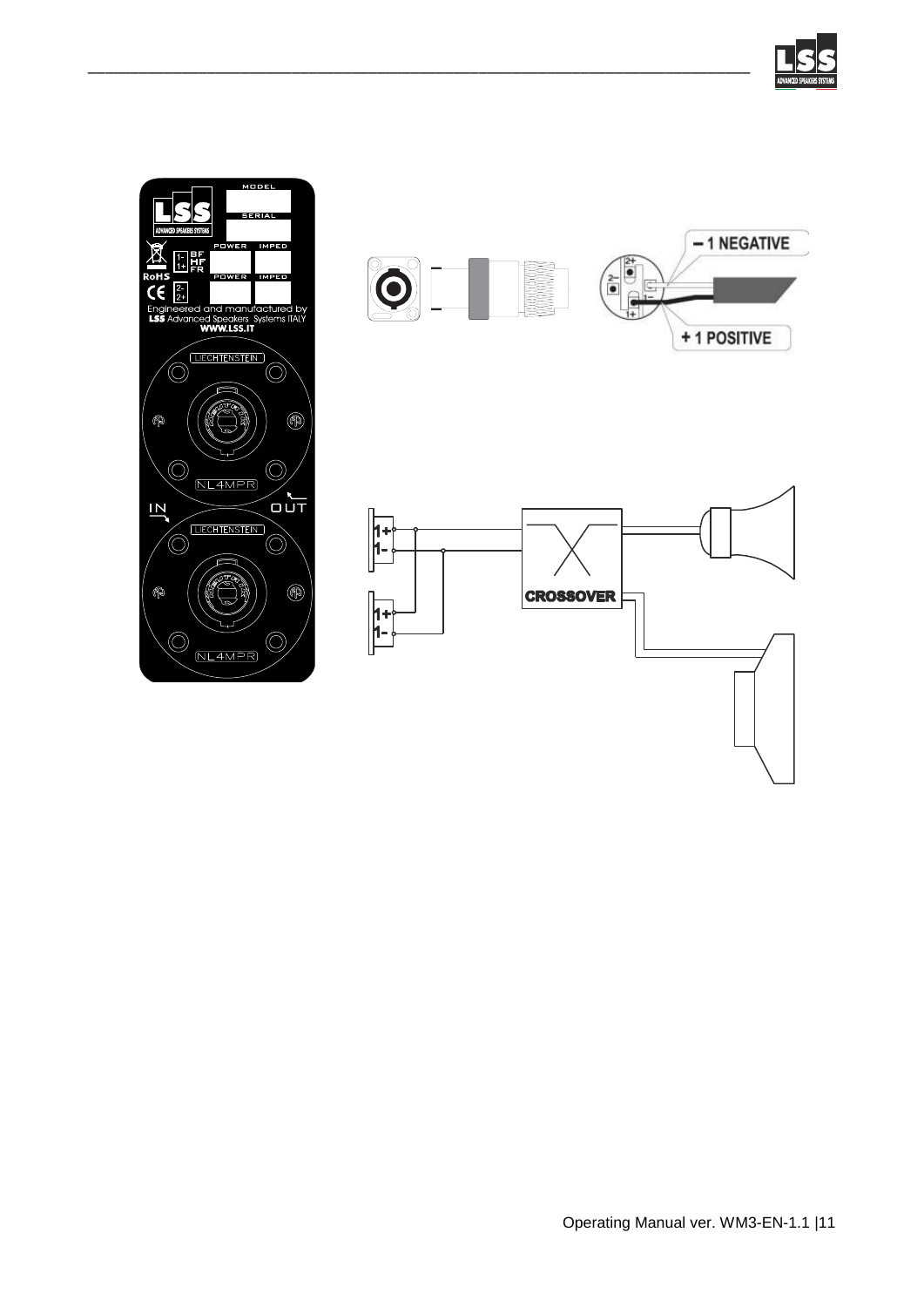## <span id="page-11-0"></span>**WEEE DIRECTIVE**

#### **WEEE Directive**

#### **Warning!**

The product is marked with this symbol which indicates not to discard electrical and electronic equipment via the normal procedure for disposal of household waste. For these products there is a diverse collection system in accordance with legislation that requires proper treatment, recovery and recycling of used products. For more information please contact the appropriate local authority.

The black bar underneath indicates that the product was placed on the market after 13 August 2005.

#### **INFORMATION FOR PROPER DISPOSAL**

#### **For home users**

#### **In the European Union**

Warning: To dispose of this equipment, do not use the ordinary dust bin!

The electrical and electronic equipment must be treated separately and in accordance with legislation that requires proper treatment, recovery and recycling of used products. Following the implementation by member states, private households within the EU can give free electrical and electronic equipment to designated collection facilities \*.

In some countries (\*), your local retailer may withdraw the old product for free if you purchase a new one of similar type.

\* For more information please contact the appropriate local authority.

**In countries outside the EU**: please contact your local authorities and ask for the correct method of disposal.

**In Switzerland**: Used electrical or electronic equipment can be returned free of charge to the dealer, even if you do not purchase a new product.

Further collection facilities are listed on the homepage or [www.swico.ch.](http://www.swico.ch/) [www.sens.ch.](http://www.sens.ch/) 

#### **For professional users**

#### **In the European Union**

Warning: If the product is used for business purposes, the following steps to delete it:

contact your LSS dealer for information about the product recall.

Might be charged for the costs of collection and recycling. Small products (and amounts) might be taken back by your local collection facilities.

**In Spain:** contact the established collection system or the local authority for collection of used products.

**In countries outside the EU**: please contact your local authorities and ask for the correct method of disposal.

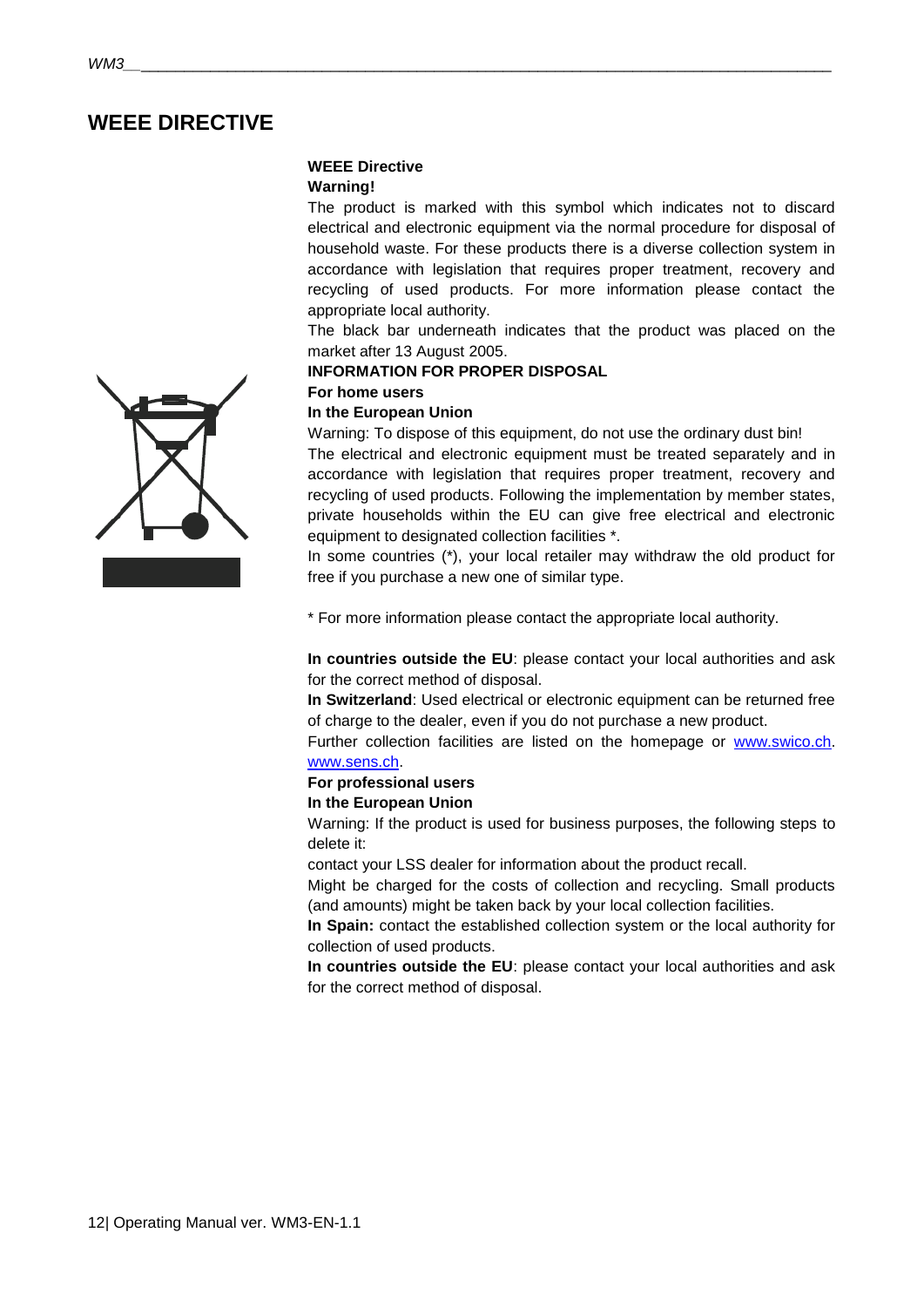

## <span id="page-12-0"></span>**TROUBLESHOOTING**

| Problem                                                                                             | Possible cause (s)                                    | <b>Action</b>                                                                                                                                                                                                                                                                                                                                                                                                                                                                                                                                                                                                                                  |  |  |
|-----------------------------------------------------------------------------------------------------|-------------------------------------------------------|------------------------------------------------------------------------------------------------------------------------------------------------------------------------------------------------------------------------------------------------------------------------------------------------------------------------------------------------------------------------------------------------------------------------------------------------------------------------------------------------------------------------------------------------------------------------------------------------------------------------------------------------|--|--|
| 1. No Sound                                                                                         | Amplifier                                             | Connect a known working test speaker to the amplifier outputs. If<br>there is no sound, check that all the electronics are on, the signal<br>routing is correct, the source is active, the volume is turned up,<br>and so on. Correct/repair/replace as necessary. If there is sound,<br>the problem is in the wiring.                                                                                                                                                                                                                                                                                                                         |  |  |
|                                                                                                     | Wiring                                                | Verify that you have connected the correct wire pairs to the<br>amplifier. Play something at low level through the amplifier (for<br>example, from a CD player or tuner). Connect the test speaker in<br>parallel with the malfunctioning line. If the sound level has gone<br>or is very weak, the line has a short in it (possibly a severe<br>scrape, pinch, or staple puncture). If the sound level is normal,<br>the wire is open (possibly a cut wire or a missed connection).<br>Using the test speaker, move down the line and test each<br>connection/junction until you find the problem and correct it.<br>Observe proper polarity. |  |  |
| 2. Poor Low<br>Frequency<br>Response                                                                | Speakers wired out-<br>of-polarity                    | When two speakers are connected out of polarity, the low<br>frequencies will cancel each other acoustically. Carefully observe<br>the wire markings or tracers on your speaker wires. Verify that<br>the amplifier $(+)$ terminal is connected to pin 1+ of the NL4<br>connector and the amplifier (-) terminal is connected to pin 1- of<br>the NL4 connector.                                                                                                                                                                                                                                                                                |  |  |
| 3. Intermittent<br>output such as<br>crackling or<br>distortion                                     | <b>Faulty Connection</b>                              | Check all connections at amplifier and speakers to ensure they<br>are all clean and tight. If the problem persists, it may be in the<br>amplifier or wiring. See Problem 1 above.                                                                                                                                                                                                                                                                                                                                                                                                                                                              |  |  |
| 4. Constant<br>noise such as<br>buzzing,<br>hissing,<br>humming                                     | Defective amplifier or<br>other electronic<br>Devices | If the noise is present but no program material is playing, the<br>likely cause is the signal chain in the electronics. Evaluate each<br>component as necessary to isolate the problem.                                                                                                                                                                                                                                                                                                                                                                                                                                                        |  |  |
|                                                                                                     | Poor system<br>grounding or ground<br>loop            | Check and correct the system grounding, as required.                                                                                                                                                                                                                                                                                                                                                                                                                                                                                                                                                                                           |  |  |
| If these suggestions do not solve your problem, contact your nearest LSS dealer or LSS distributor. |                                                       |                                                                                                                                                                                                                                                                                                                                                                                                                                                                                                                                                                                                                                                |  |  |

\_\_\_\_\_\_\_\_\_\_\_\_\_\_\_\_\_\_\_\_\_\_\_\_\_\_\_\_\_\_\_\_\_\_\_\_\_\_\_\_\_\_\_\_\_\_\_\_\_\_\_\_\_\_\_\_\_\_\_\_\_\_\_\_\_\_\_\_\_\_\_\_\_\_\_\_\_\_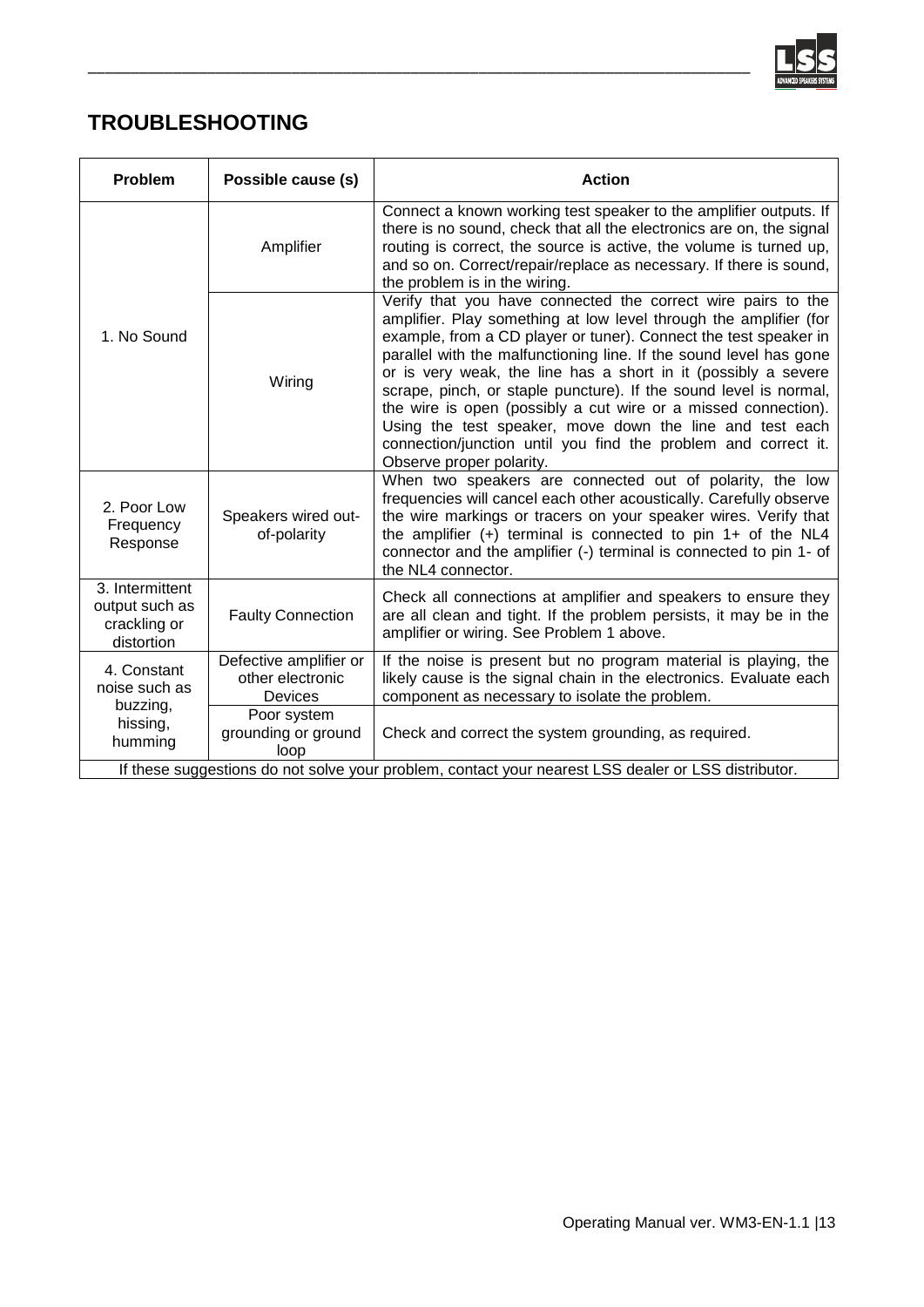## <span id="page-13-0"></span>**DIMENSIONS**

## SIDE



## REAR







60cm

60cm

BOTTOM

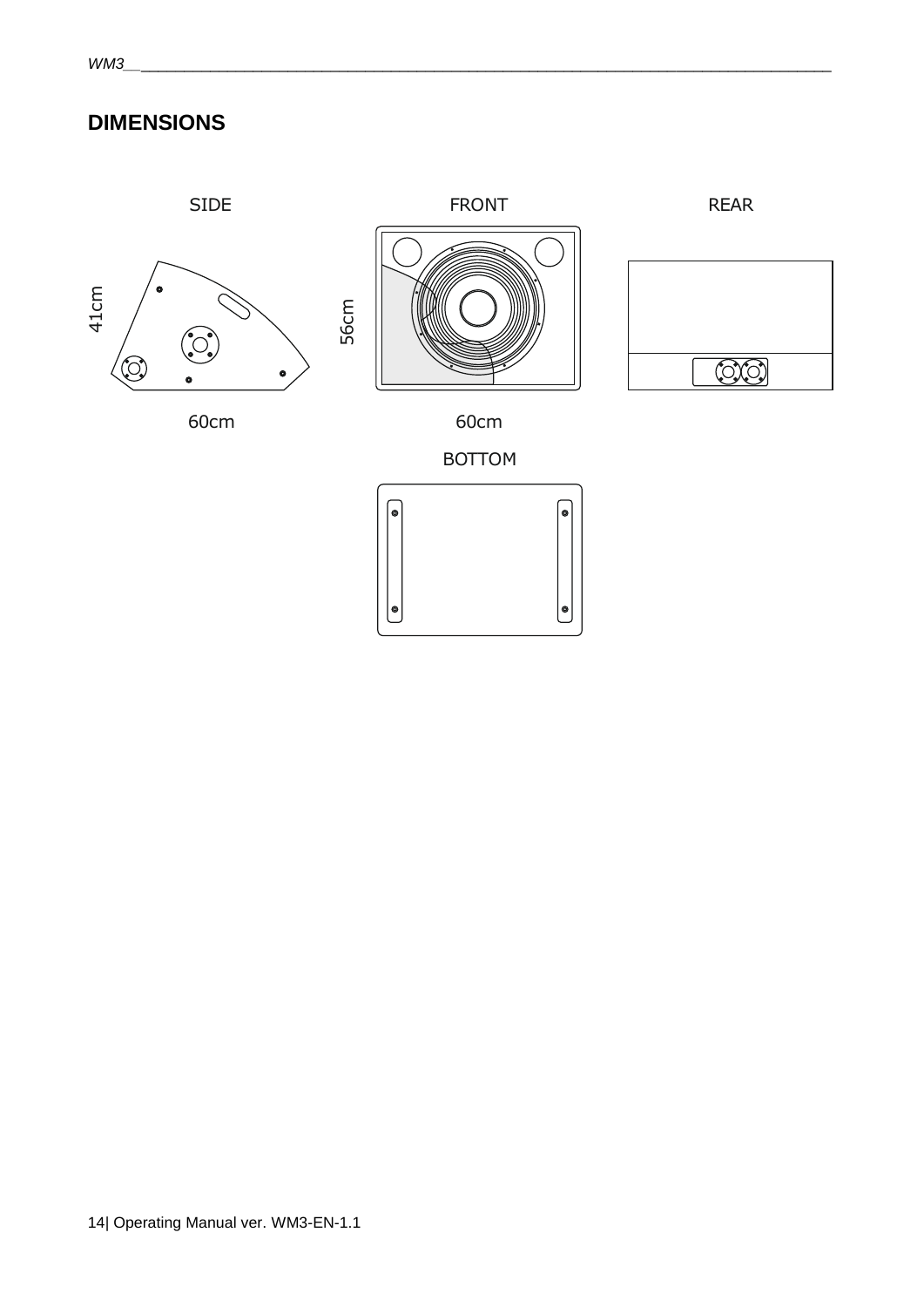

## <span id="page-14-0"></span>**NOTES**